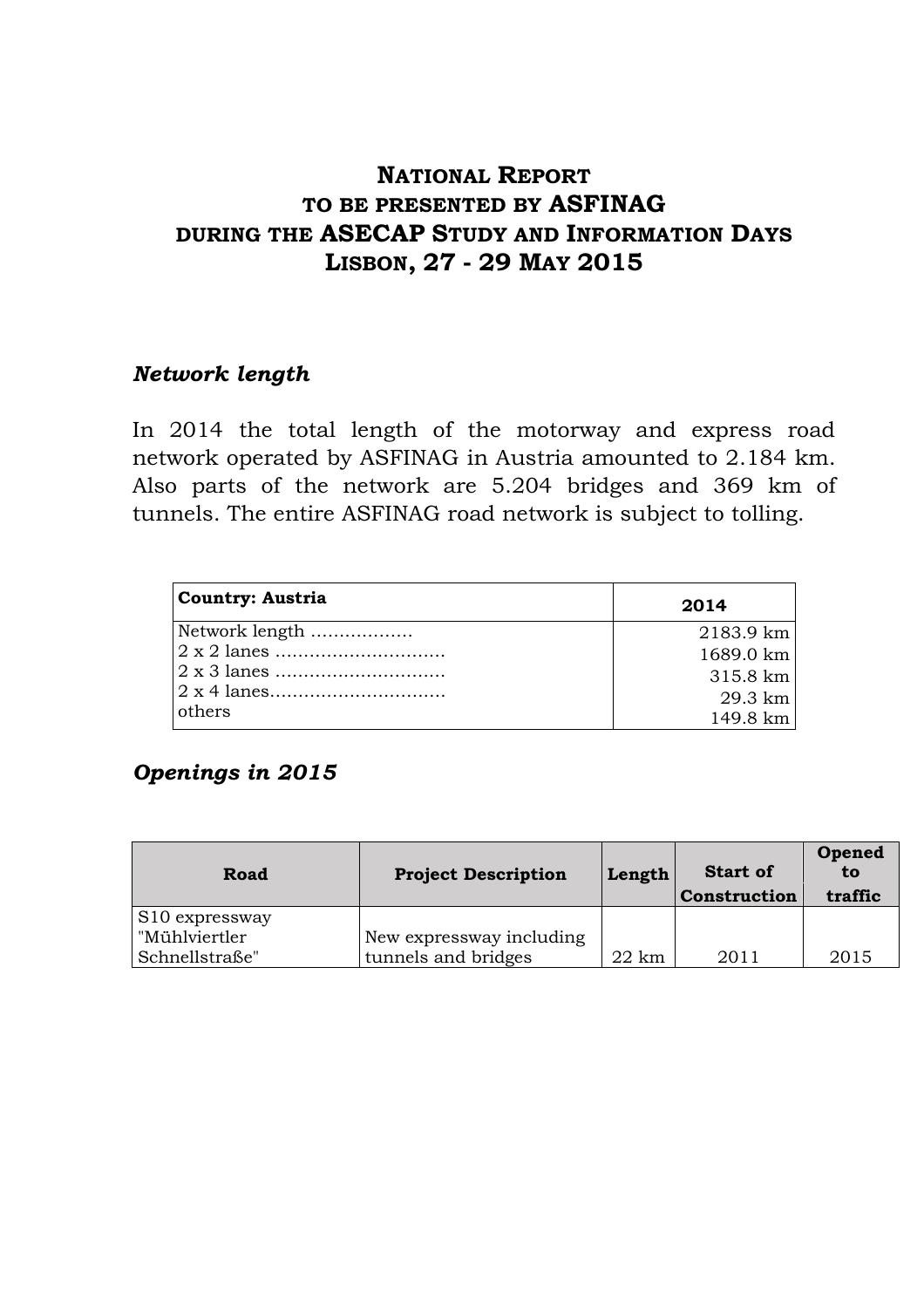# **Construction sites as of 31st December 2014:**

| <b>Road</b>                                                   | <b>Project Description</b>                                                                                                                                              | Length           | <b>Start of</b>   | Opened<br>to |
|---------------------------------------------------------------|-------------------------------------------------------------------------------------------------------------------------------------------------------------------------|------------------|-------------------|--------------|
|                                                               |                                                                                                                                                                         |                  | Construction      | traffic      |
| S <sub>10</sub> expressway<br>"Mühlviertler<br>Schnellstraße" | Section Unterweitersdorf -<br>Freistadt Süd; This new<br>road section is located in<br>the area of Upper Austria<br>and will connect the Czech<br>Republic with Austria | 16 km            | 2009              | 2015         |
| S36 expressway "Murtal<br>Schnellstraße"                      | Section St. Georgen -<br>Scheifling; The existing<br>road is adapted to current<br>traffic levels (e.g. by<br>subsurface routes through<br>villages).                   | 7.5 km           | 2013              | 2018         |
| A9 motorway "Pyhrn<br>Autobahn"                               | Gleinalmtunnel: new<br>second tube (followed by<br>reconstruction of first tube)                                                                                        | 8.4 km           | 2013              | 2019         |
| A9 motorway "Pyhrn<br>Autobahn"                               | Tunnelkette Klaus: second<br>tube for a section of four<br>consecutive tunnels with<br>six intermediate bridges<br>(followed by reconstruction<br>of first tube)        | $6.5 \text{ km}$ | 2013<br>(bridges) | 2019         |

# **New construction sites to be started in 2015 (new motorway/expressway sections or 2nd tunnel tubes only):**

| Road                    | <b>Project Description</b> | Length           | <b>Start of</b><br>Construction |
|-------------------------|----------------------------|------------------|---------------------------------|
| A5 motorway "Nord       | Construction of section    |                  |                                 |
| Autobahn"               | Schrick-Poysbrunn          | $25 \mathrm{km}$ | 2015                            |
| S7 expressway           |                            |                  |                                 |
| "Fürstenfelder          | Construction of section    |                  |                                 |
| Schnellstraße"          | Riegersdorf-Dobersdorf     | $15 \mathrm{km}$ | 2015                            |
| A26 motorway "Linzer    | Construction of section    |                  |                                 |
| Autobahn"               | Linz/Hummelhof - exit      |                  |                                 |
|                         | Donau                      | $5 \text{ km}$   | 2015                            |
| A11 Karawankentunnel    | Construction of second     |                  |                                 |
| new tunnel tube         | tunnel tube and bridge in  |                  |                                 |
|                         | the portal area            | $5 \mathrm{km}$  | 2015                            |
| S16 Perjentunnel second | Construction of second     |                  |                                 |
| tunnel tube             | tunnel tube                | 6 km             | 2015                            |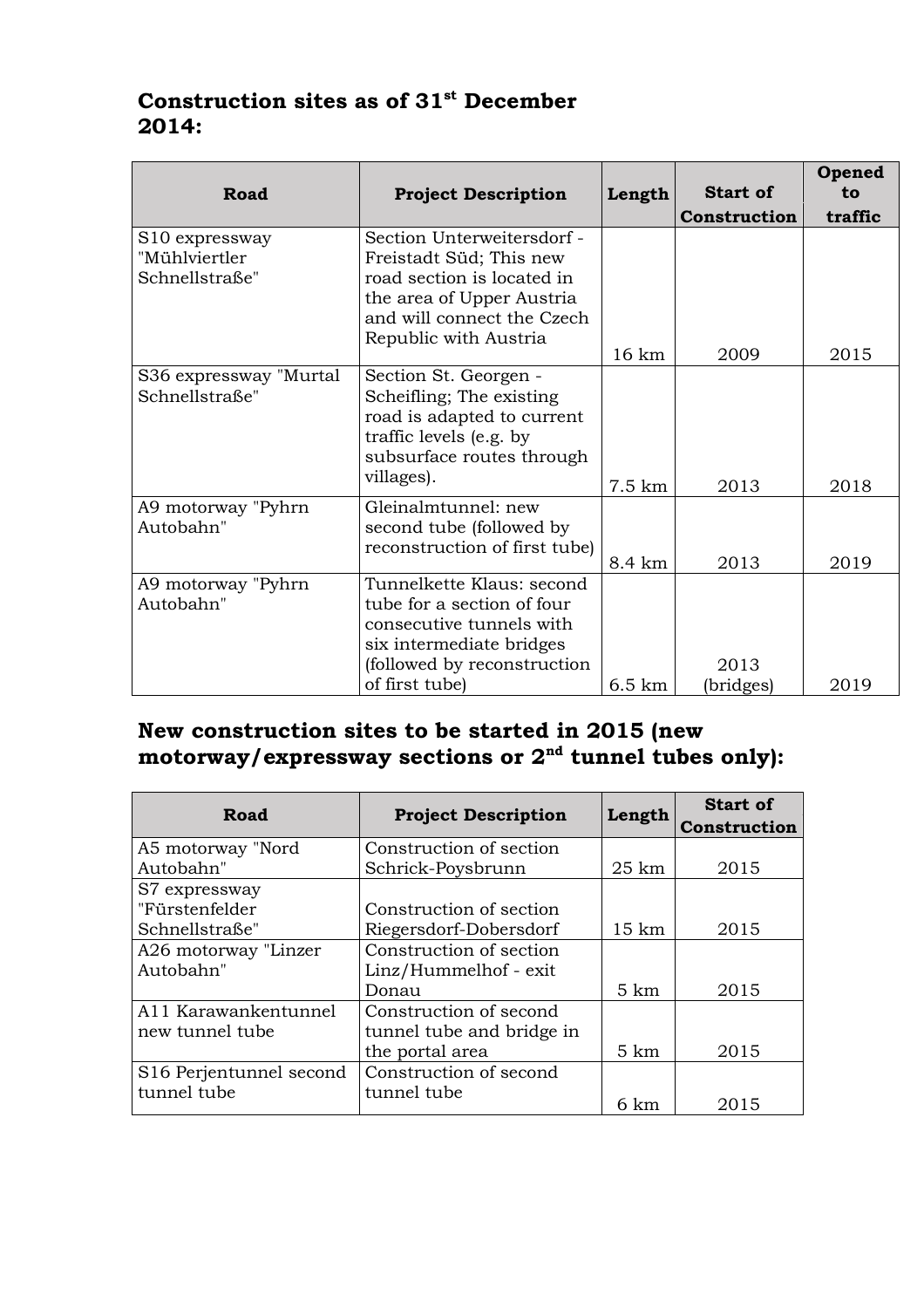## *Investments*

| Total investment for 2014:                             | 918 Million EURO   |
|--------------------------------------------------------|--------------------|
| Forecast $2015$ <sup>*</sup> ):                        | 1.052 Million EURO |
|                                                        |                    |
| New constructions + expansions 2014:                   | 374 Million EURO   |
| New constructions + expansions 2015:                   | 500 Million EURO   |
|                                                        |                    |
| Renovation and repairs 2014:                           | 472 Million EURO   |
| Renovation and repairs 2015:                           | 485 Million EURO   |
| *) final forecast 2015 (actual costs not yet verified) |                    |

# *Financing*

ASFINAG's operational expenses are mainly covered by toll income. Funds for the refinancing of maturing financial debt are raised via the international capital markets. For that purpose, ASFINAG has set up a Medium Term Note Programme (EMTN) guaranteed by the Republic of Austria, which allows issuing bonds at favourable funding costs. In 2014 ASFINAG issued a EUR 750 million bond with a 7 year maturity and a coupon of 1.375%. For more detailed information please refer to our website [www.asfinag.at](http://www.asfinag.at/) – Investor Relations.

# *Traffic*

In 2014, there was an increase in the number of kilometres travelled on the ASFINAG network (motorways and express ways) compared with 2013. The total number of km travelled by all vehicles on the ASFINAG network in the year 2014 amounts to approx. 28.976 billion km. Compared to the previous year this represents an increase of +4.5 % in the annual mileage covered (2013: 27.724 billion km).

Since 1995, the overall traffic volume on the ASFINAG network performed annual relative changes between -1.6 % and 7.3 %. While the lowest increase rate was registered in 2005, numbers started to pick up again in 2006, 2007, and 2008. In 2009, however, this positive trend was impacted by the knock-on effects of the financial and economic crisis. An increase starting in the year 2010 again and follow reflects the general economic recovery.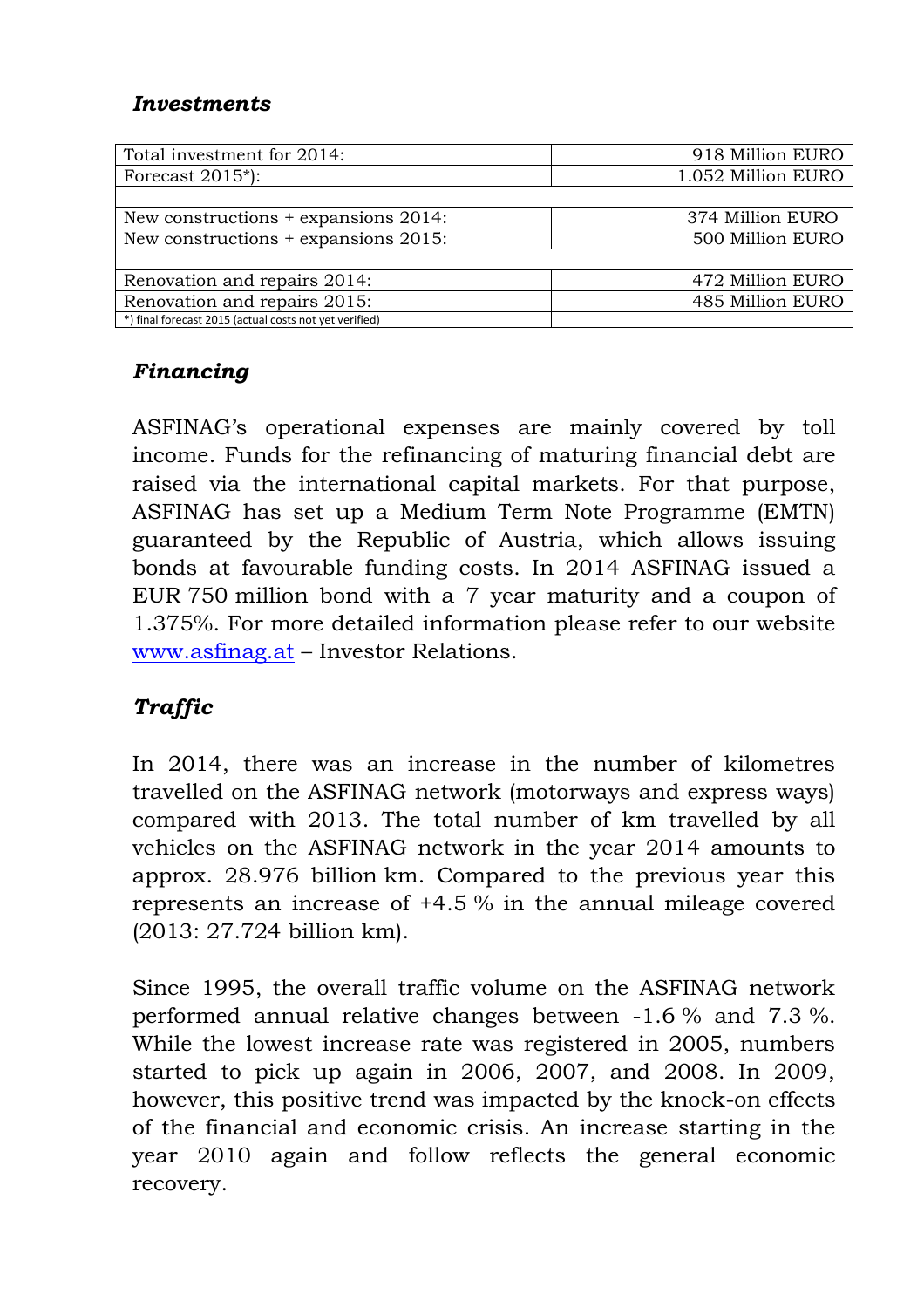In line with the overall traffic volume there was also an increase in the number of km travelled by heavy goods vehicles  $(+2.8\%)$ compared to 2013.

|      |           | Km travelled in mill. Km/year<br>$(M+E^*)$ |        | Km travelled growth in % |           |         |                                |
|------|-----------|--------------------------------------------|--------|--------------------------|-----------|---------|--------------------------------|
| Year | $HV^{**}$ | $1. V^{***}$                               | Total  | Total traffic $(M+E^*)$  |           |         | $HV^{**}$ traffic<br>$(M+E^*)$ |
| 2009 | 2,838.4   | 23,097                                     | 25,935 | $-1.6$                   | 08-09     | $-12.8$ | 08-09                          |
| 2010 | 3,026.5   | 23,431                                     | 26,458 | $+2.0$                   | $09-10$   | $+6.6$  | $09-10$                        |
| 2011 | 3,138.6   | 23,694                                     | 26,832 | $+1.4$                   | $10 - 11$ | $+3.7$  | $10 - 11$                      |
| 2012 | 3,139.7   | 24,068                                     | 27,198 | $+1.4$                   | $11 - 12$ | $-0.3$  | $11 - 12$                      |
| 2013 | 3,178.3   | 24,546                                     | 27,724 | $+1.9$                   | $12 - 13$ | $+1.6$  | $12 - 13$                      |
| 2014 | 3,267.6   | 25,708                                     | 28,976 | $+4.5$                   | $13 - 14$ | $+2.8$  | $13 - 14$                      |

### **Kilometres travelled on the ASFINAG network**

\* motorways + express roads

\*\* heavy goods vehicles

\*\*\* light vehicles

## *Tolling system and tolling technologies used*

The Austrian toll system consists of a time-related toll (toll sticker only for cars and motorcycles) and a distance-related (mileagedependent) toll. The toll revenues belong to ASFINAG which is also responsible for toll collection. ASFINAG operates special toll sections in Austria's alpine regions charging a distance-related toll for all vehicles which is collected at manned toll booths (manual toll system). Tolls for vehicles with a maximum permissible gross vehicle weight exceeding 3.5 tons are collected electronically via a free flow multi-lane DSRC system.

# *Toll rates*

Toll rates depend on the number of axles (three classes) and the EURO emission classes. The distance-related toll rates for vehicles over 3.5 tons as well as the tolls collected through the toll sticker system are generally subject to annual increases based on the annual consumer price index increase.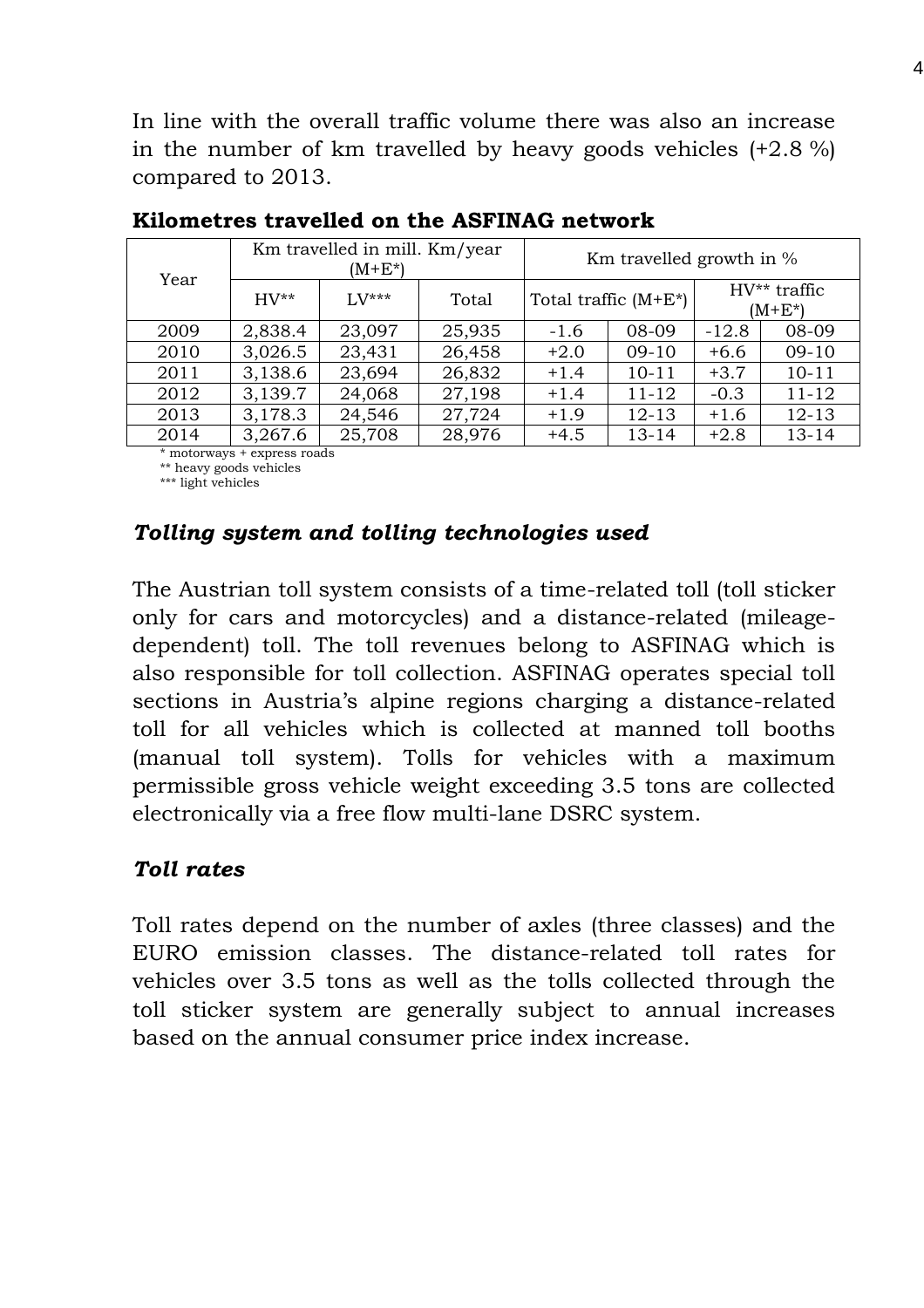The following distance-related rates have been in effect since 1st January 2015:

#### Toll rates 2015

| Tolling according to<br><b>FURO emission classes</b><br>Rates for vehicles with a max. permissible gross<br>weight of more than 3.5 tonnes<br>from $1-1-2015$ | $\sim$ $\sigma$<br>والمنا   | 음문                   | $0 = 0 - 100$                 |
|---------------------------------------------------------------------------------------------------------------------------------------------------------------|-----------------------------|----------------------|-------------------------------|
| Rate group                                                                                                                                                    | <b>Category 2</b><br>2 axle | Category 3<br>3 axle | Category 4+<br>4 a. more axle |
| A EURO-emission class EURO VI                                                                                                                                 | 0.156                       | 0.2184               | 0.3276                        |
| <b>B EURO-emission class EURO EEV</b>                                                                                                                         | 0.170                       | 0.2380               | 0,3570                        |
| C EURO-emission class EURO IV a. V                                                                                                                            | 0.188                       | 0,2632               | 0,3948                        |
| D EURO-emission class EURO 0 to III                                                                                                                           | 0,211                       | 0,2954               | 0,4431                        |

Rates in EUR pro km, exkl. 20% USt.

On 1st January 2015 new rates were introduced for vehicles under 3.5 tons (annual consumer price index increase):

### **Rates valid as December 1st 2015 (toll stickers):**

|                                                     | 10-day toll<br>sticker | 2-month toll<br>sticker | <b>Annual toll</b><br>sticker |
|-----------------------------------------------------|------------------------|-------------------------|-------------------------------|
| Motorbike                                           | 5.00                   | 12.70                   | 33.60                         |
| Car (vehicle up to and<br>including 3.5 tonnes MPW) | 8.70                   | 25.30                   | 84.40                         |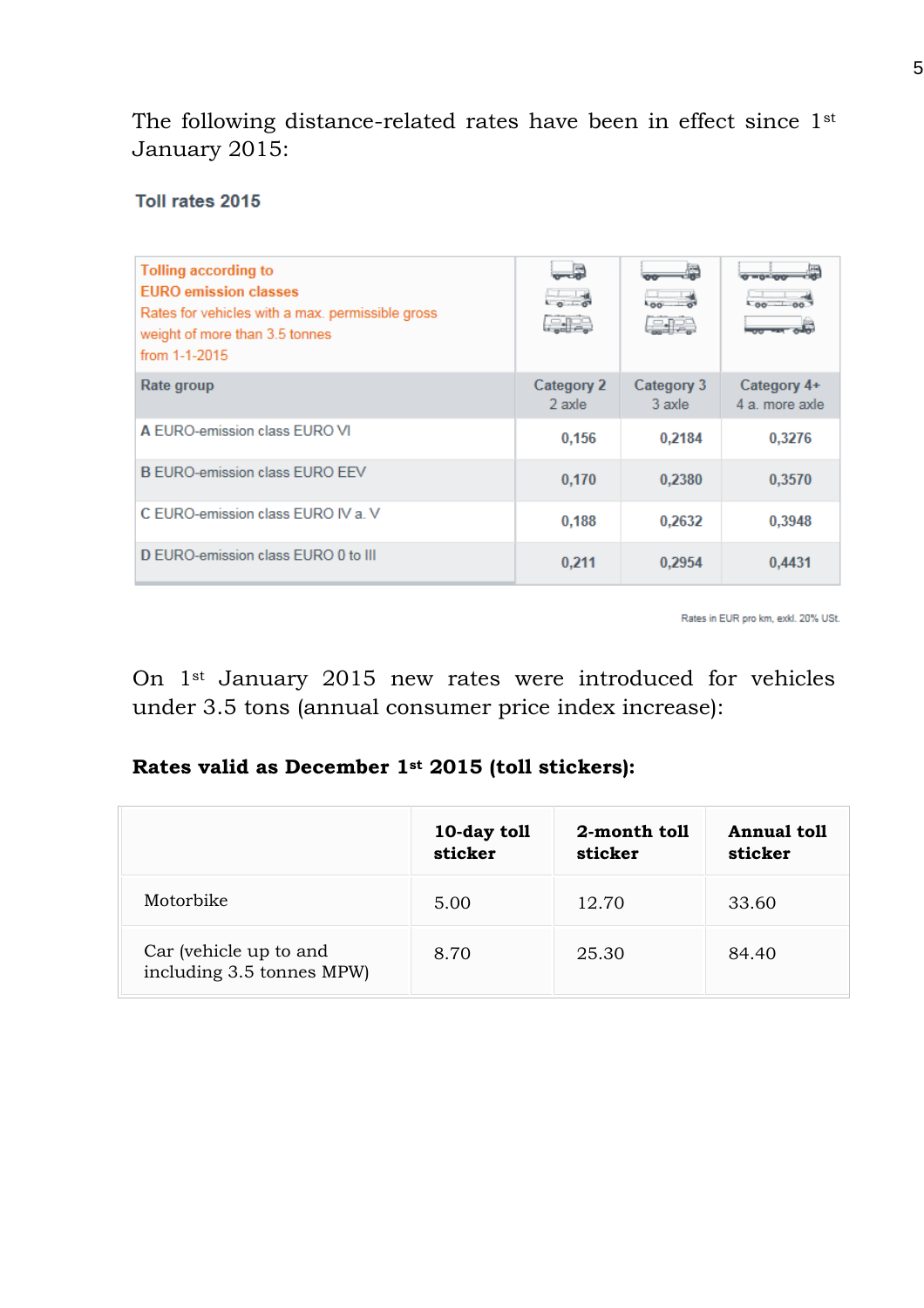### *Revenues*

|                                   | Million EUR |                 |                                          |
|-----------------------------------|-------------|-----------------|------------------------------------------|
| Revenue from special toll section | 2013<br>147 | $2014*)$<br>155 | <b>Deviation</b><br>2013/2014*)<br>5,16% |
| Toll sticker revenues             | 406         | 432             | 6,02%                                    |
| <b>Truck tolls</b>                | 1.134       | 1.239           | 8,47%                                    |
| Total                             | 1687        | 1.826           | 7,61%                                    |

#### \*) preliminary figures for the year 2014

Revenue from special toll sections refer to the toll charged for all vehicles and collected at manned toll booths in certain alpine regions. Toll sticker revenues refer to the toll charged through toll stickers for vehicles up to 3.5 tons. Truck toll refers to the electronic toll charged for vehicles exceeding 3.5 tons.

# *Safety*

|                         | Definition and<br>method of calculation                   | In number for one billion<br>kilometres travelled in<br>2014 | Variation in % in<br>2013/2014 |
|-------------------------|-----------------------------------------------------------|--------------------------------------------------------------|--------------------------------|
| Personal injury<br>rate |                                                           | *)                                                           | *)                             |
| Fatal accident<br>rate  | basis are the<br>numbers of<br>$2013(=100\%)$ and<br>2014 | 0.0016                                                       | $+23%$                         |
| Rate of dead            | basis are the<br>numbers of<br>$2013(=100\%)$ and<br>2014 | 48                                                           | $+29%$                         |

\*) no figures for 2014 available

In 2014, on the Austrian motorways and expressways 48 people were killed. This is the second lowest figure of fatalities on the ASFINAGs highway network and an excellent fatality rate - lower than 0.002. Thus, ASFINAG´s roads are among the safest roads in European.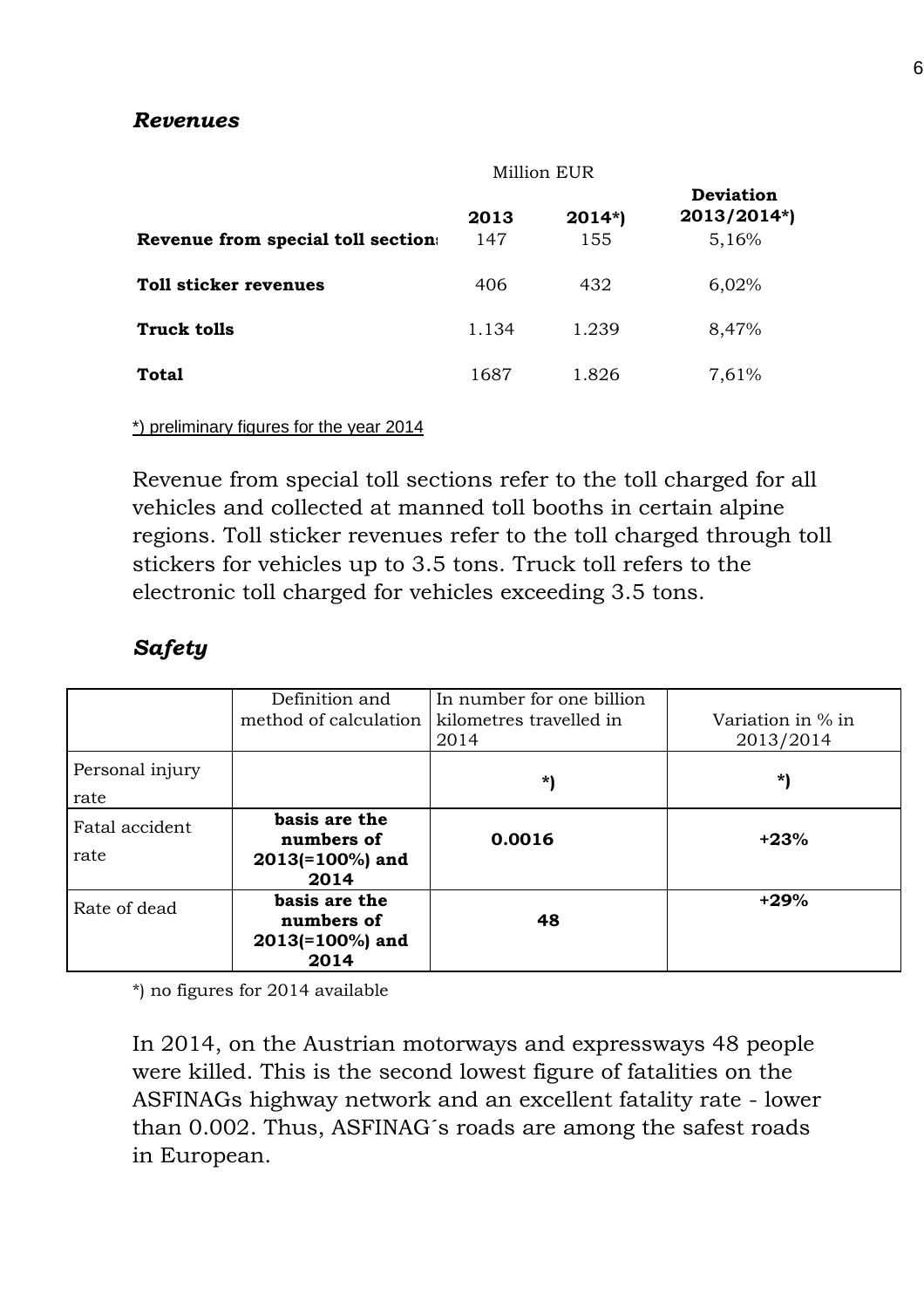# *Long-term forecasts and tendencies*

# **ASFINAG's Vision 2020**

ASFINAG is one of Europe's leading motorway network operators with a special focus on

- Availability
- Traffic management
- Traffic Information
- Road safety and
- Technological innovations

We act internationally and interlink with public transport.

# *Significant actions already started (and/or to be achieved in 2014) and foreseen for 2015.*

# **ASFINAG Fahrerblick – ASFINAG driver´s perspective**

The "ASFINAG driver´s perspective" was introduced as a new mental concept in the daily work of ASFINAG´s staff. The idea behind is to always have the following three aspects in mind in when it comes to taking decisions or doing the daily work: the perspective of ASFINAG´s customers – the road users, safety and availability of the roads.

ASFINAG´s managers and employees should ask themselves questions like: Would I do this if I were a driver? How can I optimize the road for drivers – how can I support or warn drivers? How can I make sure that all drivers benefit from optimal and well available infrastructure?

## **Interoperability**

#### REETS-TEN [\(www.reets.eu\)](http://www.reets.eu/)

The REETS-TEN project is intended to support the existing European Union's legislation on the interoperability of electronic road tolls' collection and, in this framework, the project aims at deploying EETS compliant services in a cross-border regional area.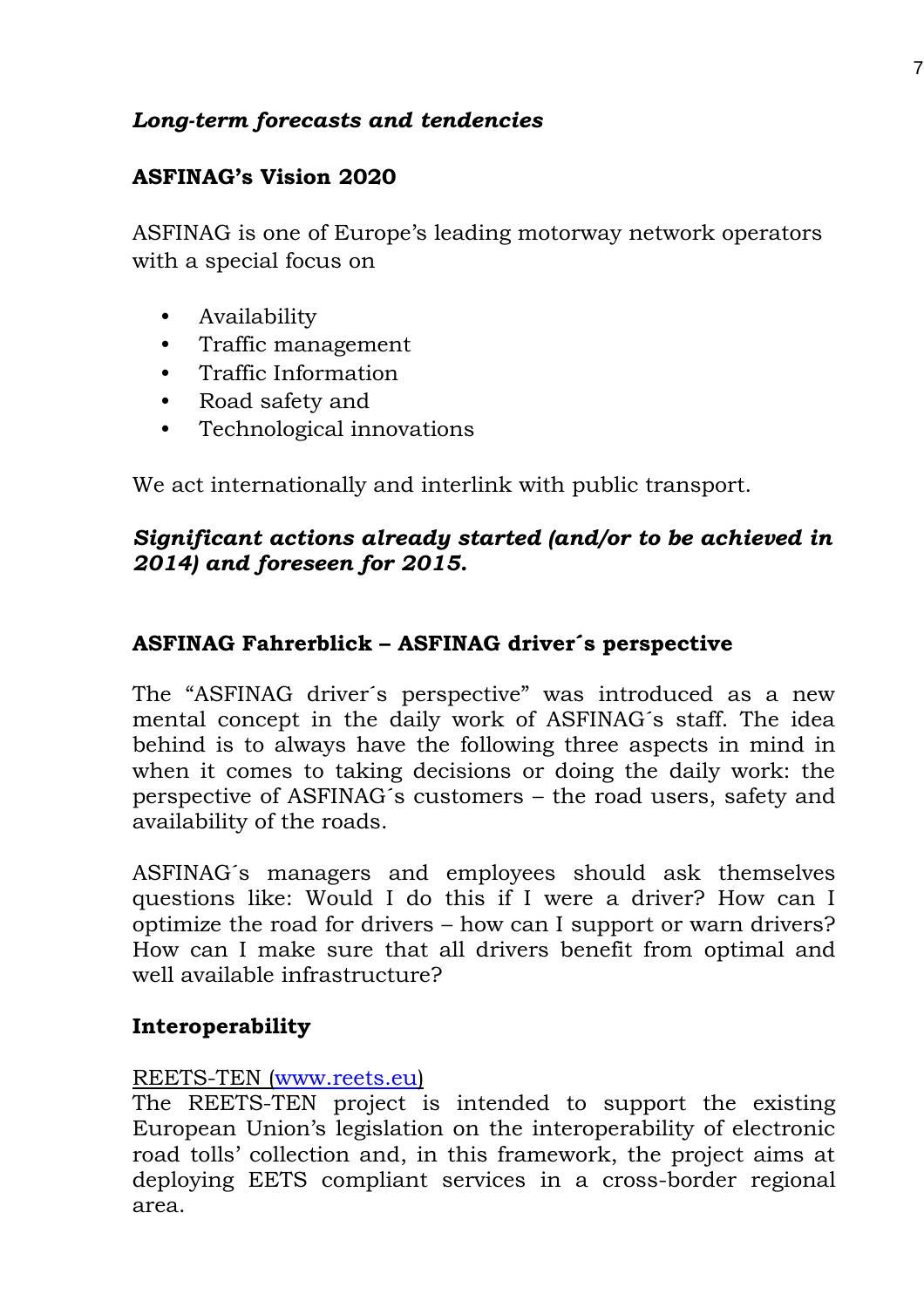The REETS-TEN consortium has appointed ASFINAG as the coordinator of the consortium.

The project itself includes the following seven Member States: Austria, Denmark, France, Germany, Italy, Poland and Spain, as well as Switzerland (the latter without EU co-financing).

- The objectives of the REETS-TEN project are the following: Reduce barriers for EETS deployment by reducing business uncertainty for EETS providers in order to prevent potential market failure of European Electronic Toll Collection services;
- Create a basis for easing the bilateral negotiations between Toll Chargers and EETS-Providers;
- Develop a common understanding of the service components provided by the different roles;
- Demonstrate in practice how EETS can be deployed and operated cross-border based on interfacing the different environments on the results from the work packages;
- Provide a REETS information/dissemination basis (return on experience);
- Provide an EETS information platform as a basis for rolling out EETS all across Europe (return on experience);
- Finding risk management rules mutually acceptable by the parties.

The first main step was the successful completion of the Analysis Phase of the REETS TEN project. With July 16th, 2014 the REETS TEN project completed its "Analysis Phase" which provides an analysis of contractual, procedural and technical topics, all planned documents have been blessed by the REETS TEN Steering Committee on July 16th, 2014.

All results and deliverables are published on the project's website: www.reets.eu.

The second main step was the start of the Monitoring Phase of the REETS TEN project, which started immediately after conclusion of the first phase.

The first task of the Monitoring Phase was the submission of an Evaluation Report which consists out of a cost benefit analysis on investments and possible testing/implementation steps. Based on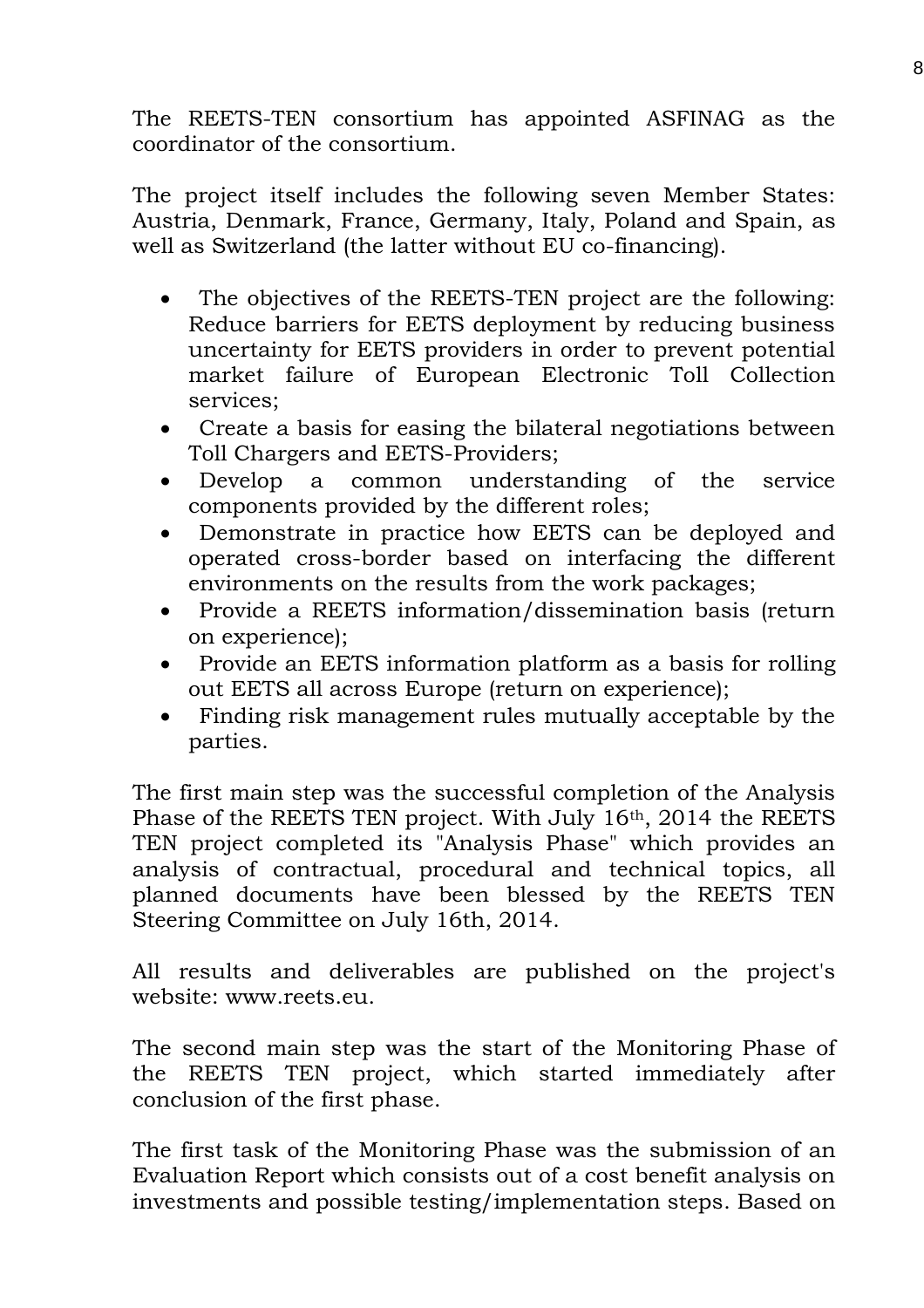the results mentioned in the Evaluation Report the European Commission carried out an evaluation of the project REETS TEN and informed the REETS Consortium about the positive outcome of the said evaluation and herewith decided to continue the cofinancing of the action.

The aim of the Monitoring Phase is the implementation of an open information platform on the experience gained (Activity 7 Information Platform) and monitoring and coordination of any pilot demonstrations of EETS compliant services (Activity 8 Monitoring of Testing / Implementation) started. The focus of the activities is in 2015.

## EasyGo+ / GO International

In 2011 ASFINAG joined the EasyGo Consortium in order to introduce a one-contract interoperability solution for heavy goods vehicles both in Austria and the existing EasyGo toll domains (DK, SE, NO). The service to be established shall give drivers of heavy goods vehicles with 3.5 tons ore more the possibility to only use one DSRC-OBU (according to EN 15509), having one contract (which further results in only one batch of invoices, which may be paid together in one local currency) for driving in all 4 countries. One goal from the beginning was that this contractual interoperability is in line with the EETS requirements according to the EETS Decision 2009/750/EC to show how interoperability according to EETS rules can work.

In 2013 this new service called "EasyGo+" was implemented. Users who like to use the EasyGo+ service, must conclude a contract with a Toll Service Provider - either with BroBizz A/S (in Denmark) or with ASFINAG European Toll Service GmbH (from Austria). For this, ASFINAG European Toll Service GmbH offers GO International.

#### **Tunnel safety**

Technical innovations are one thing, proper behaviour another.

Tunnels are highly specialised constructions with specific features. Special risks apply here because tunnels are enclosed spaces. ASFINAG has set itself the goal of making Austria's motorways amongst the safest in Europe. Our customers should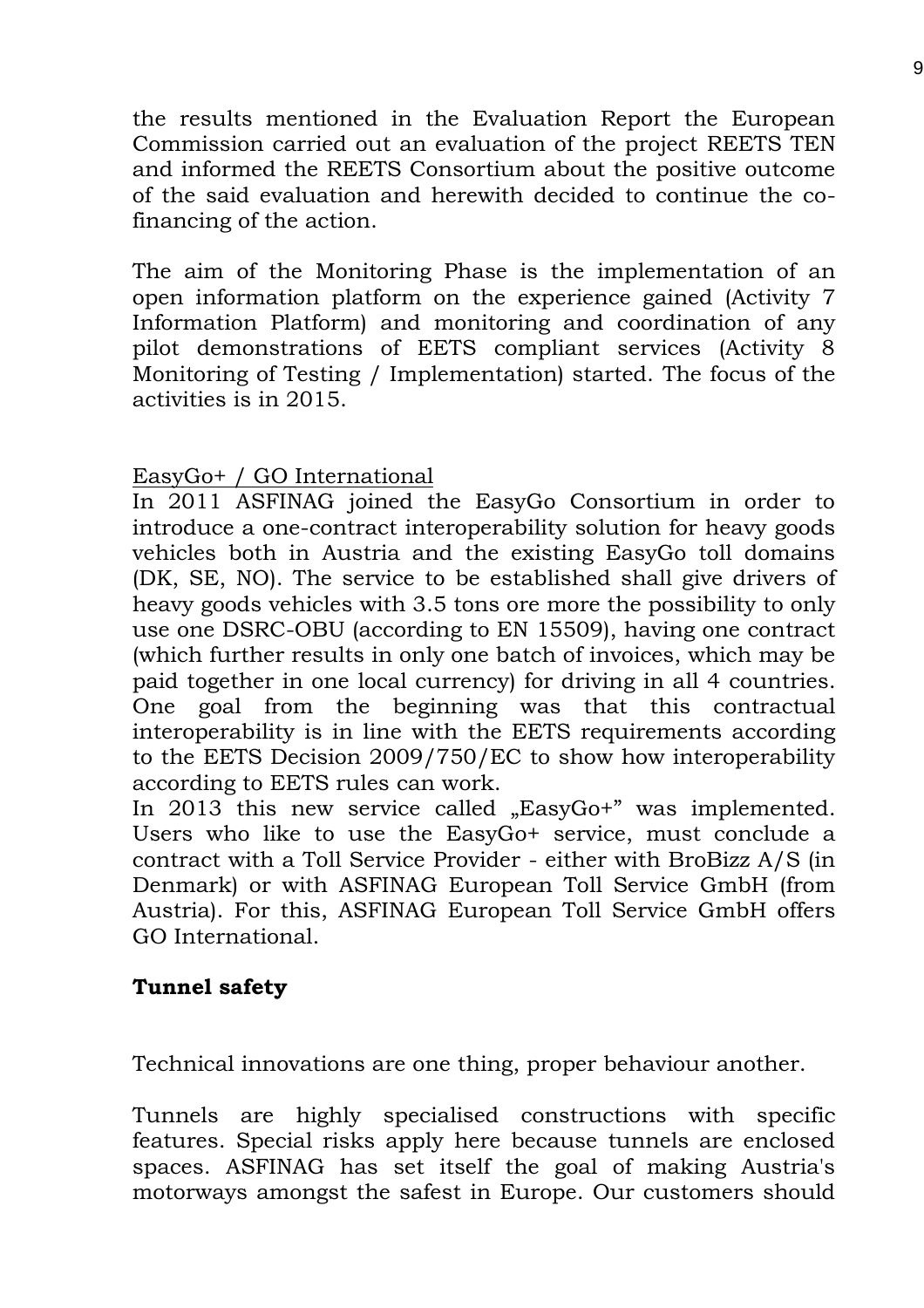feel and be safe when they drive through a tunnel: Around EUR 1.5 billion will be invested in tunnel safety in the ASFINAG network by 2018.

## Acoustic tunnel monitoring - AKUT

The time between occurrence of an incident and alerting of the tunnel manager is essential in critical incidents, and the innovative safety system "Acoustic Tunnel Monitoring" aims to minimize this time. Critical incidents are often reported more or less quickly by the people involved in the incident or other road users, so that valuable time is often lost for immediate action. However, this time is essential for reducing the potential consequences. The sounds typical in the operation of tunnels are characterised by the engine, rolling and flow noises of the passing of vehicles. Any anomalies in the sound, such as e.g. a vehicle crashing into the tunnel wall, two vehicles crashing into each other, squealing tyres, voices (shouts), etc., as well as anomalies in the sound of individual vehicles can be detected by microphones placed in the tunnel.

With special detection algorithms, it is possible to identify these sounds automatically, and to allocate them to specific alarm classes. One big advantage of acoustic detection methods is the fact that accidents or critical incidents in tunnels are virtually always accompanied by a sound that is distinguishable from other sounds. These sounds occur right at the time of the incident and can thus be detected immediately.

# **Car2X Communication**

## European Corridor - Austrian Testbed for Cooperative Systems

In the future, cooperative systems between vehicles and their environment will be very important for communication, road safety and traffic information. Within the next years C-ITS will be developed for application in the Cooperative ITS Corridor Rotterdam – Frankfurt/M. – Wien. This happens in close cooperation between the EU-member states Netherlands, Germany and Austria, who have signed a Memorandum of Understanding.

The next steps towards pan-European deployment in a European corridor from the Netherlands via Germany to Austria will be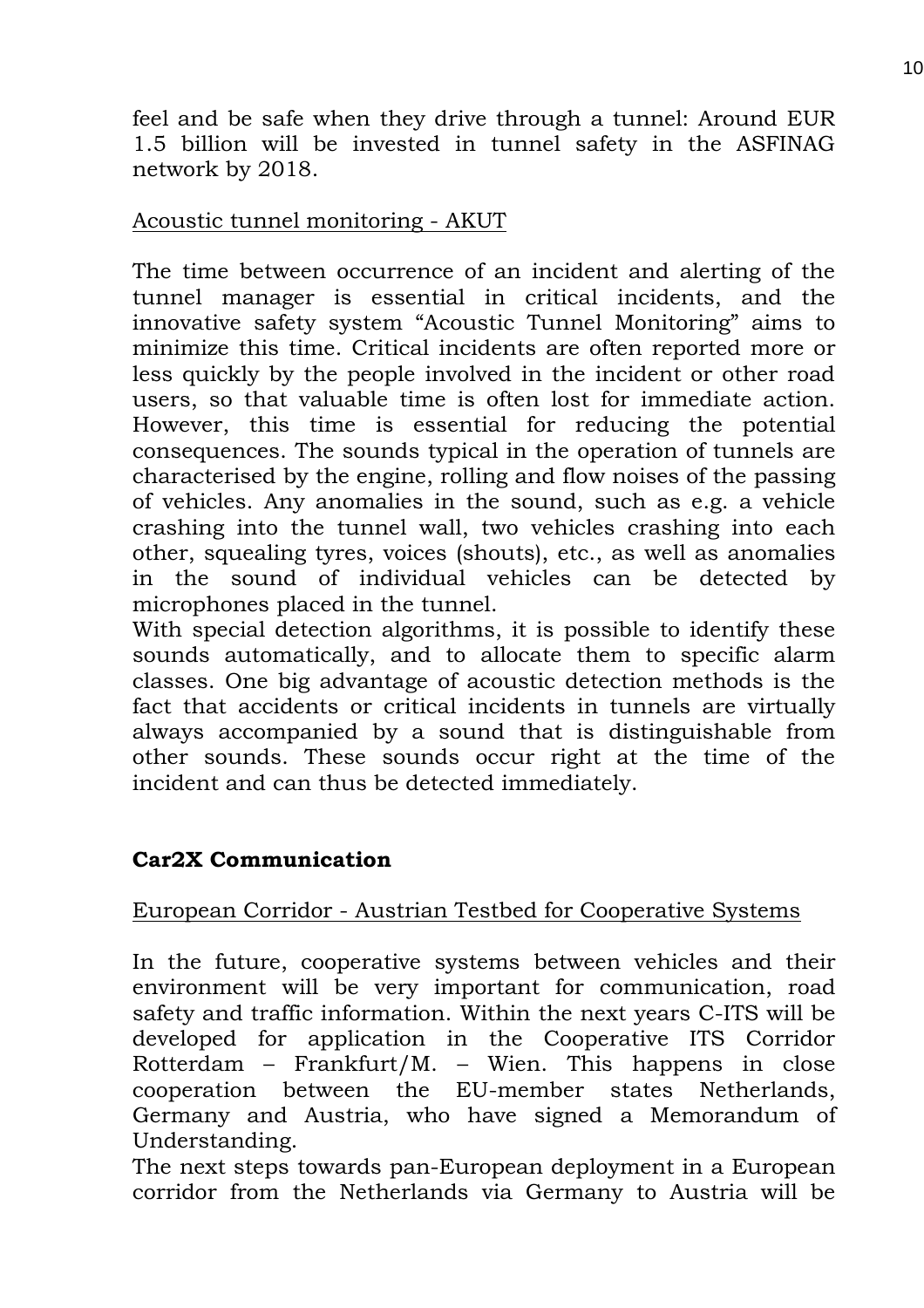prepared and developed by the project ECo-AT (European Corridor – Austrian Testbed for Cooperative Systems) within the Austrian section of the ITS corridor. The project is led by ASFINAG and aims at creating harmonised and standardised cooperative ITS applications.

### **Automated driving**

The topic of automated driving is very popular, but not only for the car industry. Also ASFINAG as a motorway operator is dealing with the new technologies. Consequently, ASFINAG works on research projects in this field in order to evaluate possible future developments and company strategies.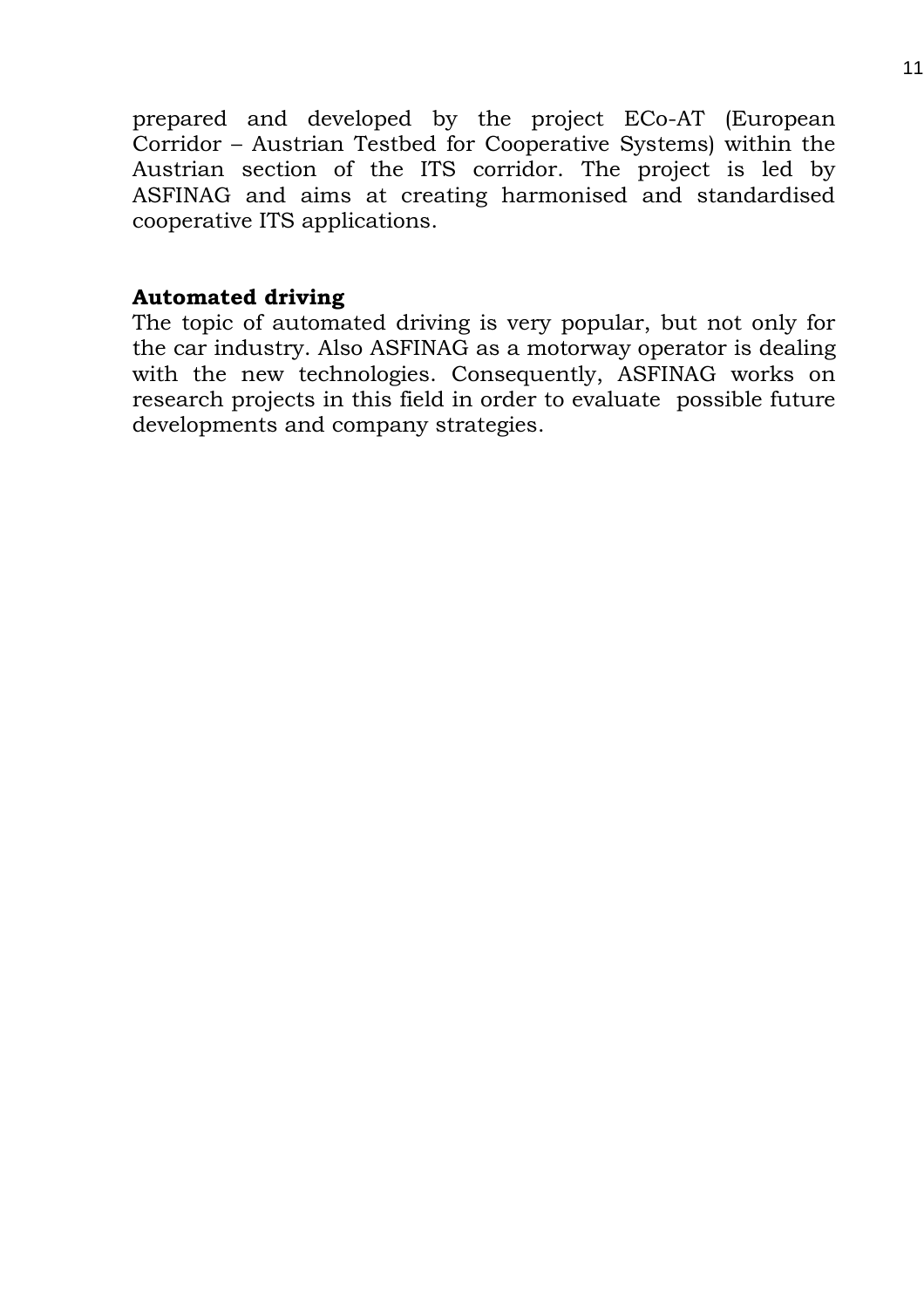# **MAIN ASFINAG KEY FIGURES**

| Country: Austria                                         | Indicate below how you calculate each<br>figure provided in the "2014" column | 2014 Figure                      |
|----------------------------------------------------------|-------------------------------------------------------------------------------|----------------------------------|
| Network length (Km)                                      | Number according to list                                                      | 2,184                            |
|                                                          |                                                                               | 1,689                            |
|                                                          |                                                                               | 316                              |
|                                                          |                                                                               | 29                               |
|                                                          |                                                                               | 149                              |
| Number of km in construction                             | Number according to list                                                      | 20.292                           |
| Forecasts of opening motorways section                   | Number according to list                                                      | 6.5                              |
| Annual toll revenues <sup>*</sup> (in millions of Euros) | Number according to list                                                      | 1,826,730                        |
| Permanent staff                                          | Number according to list                                                      | 2,674                            |
| Average daily traffic (light vehicles)                   | Number according to distribution<br>system                                    | 32,434                           |
| Average daily traffic (heavy vehicles)                   | Number according to distribution<br>system                                    | 4,066                            |
| Average daily traffic (total = light + heavy vehicles)   | Number according to distribution<br>system                                    | 36,500                           |
| Total number of accidents                                |                                                                               | no figures for<br>2014 available |
| Number of personal injury accidents                      |                                                                               | no figures for<br>2014 available |
| Number of dead                                           | Number according to list                                                      | 48                               |